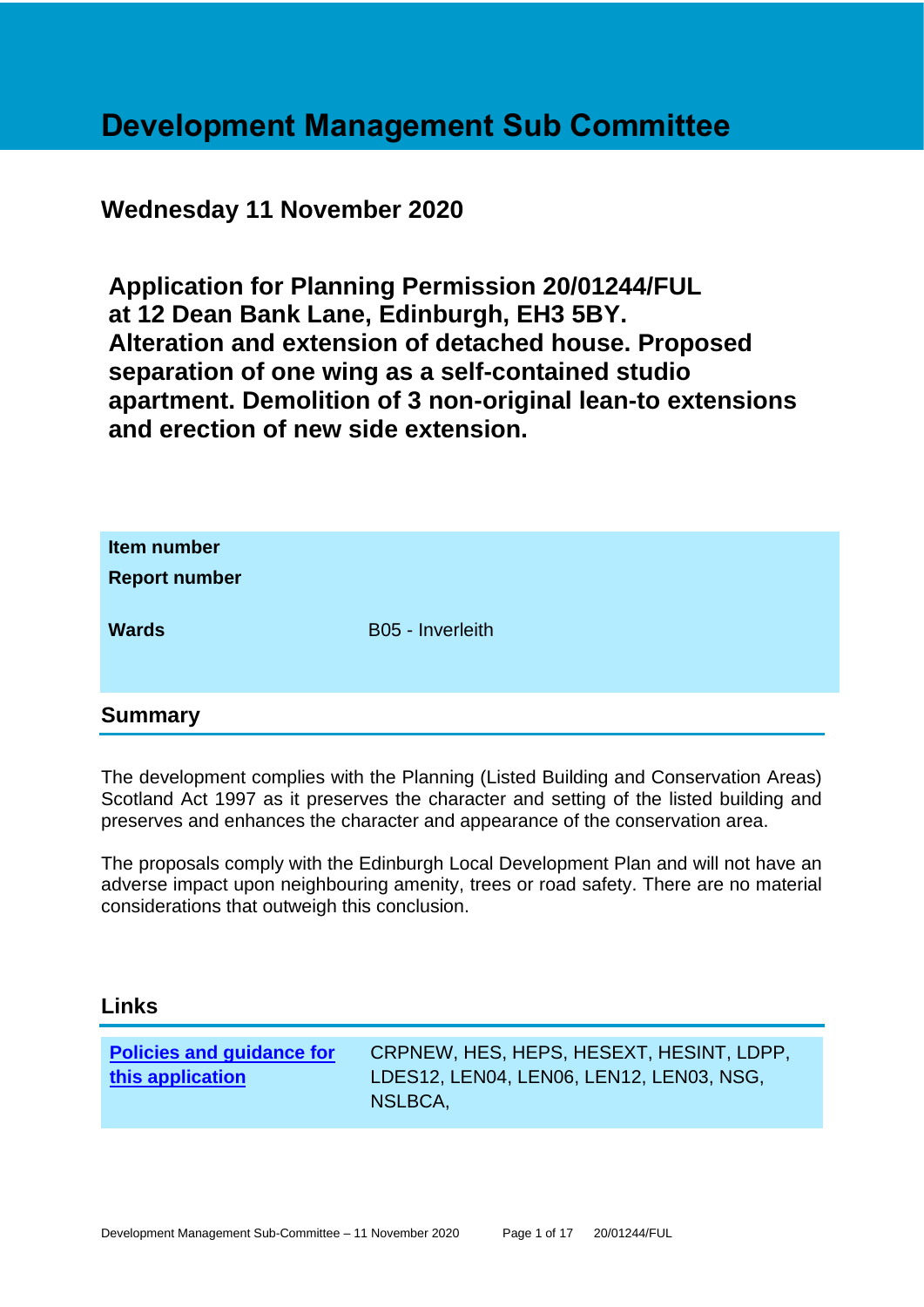# **Report**

**Application for Planning Permission 20/01244/FUL at 12 Dean Bank Lane, Edinburgh, EH3 5BY. Alteration and extension of detached house. Proposed separation of one wing as a self-contained studio apartment. Demolition of 3 non-original lean-to extensions and erection of new side extension.**

# **Recommendations**

**1.1** It is recommended that this application be Granted subject to the details below.

# **Background**

# **2.1 Site description**

The application site is Dean Park House, a Georgian villa constructed during the 18th century and subsumed by the creation of Saxe-Coburg Street and Place in the early 19th century. It is category B listed (listed on 14 December 1970 Ref: 29771). Further extensions were added in the late 60s/70s.

The original central hipped-roof villa has later two-storey pavilion wings extending to the rear and lean-to single storey extensions to the outer left and right concealed by tall flanking fin walls with ball finials. Subsequent extensions have been added in the 19th and 20th centuries to the side and rear courtyard.

The principal two storey elevation is mostly hidden from the street, facing a private garden, which is enclosed by a high, ashlar-coped sandstone rubble boundary wall and gates.

The plainer rubble sandstone rear elevation faces the street.

The building is in use as a private residence.

This application site is located within the New Town Conservation Area.

## **2.2 Site History**

5 June 2008 - listed building consent granted for repair works to external envelope of existing house and boundary wall including roof, gutter, chimney and masonry repairs, removal of current mortar and re-pointing in suitable lime mortar, rationalisation of internal spaces to rear, removal of 1960s flat roof, boiler room extension and replacement with slate pitched lean-to extension (planning reference: 08/00821/LBC).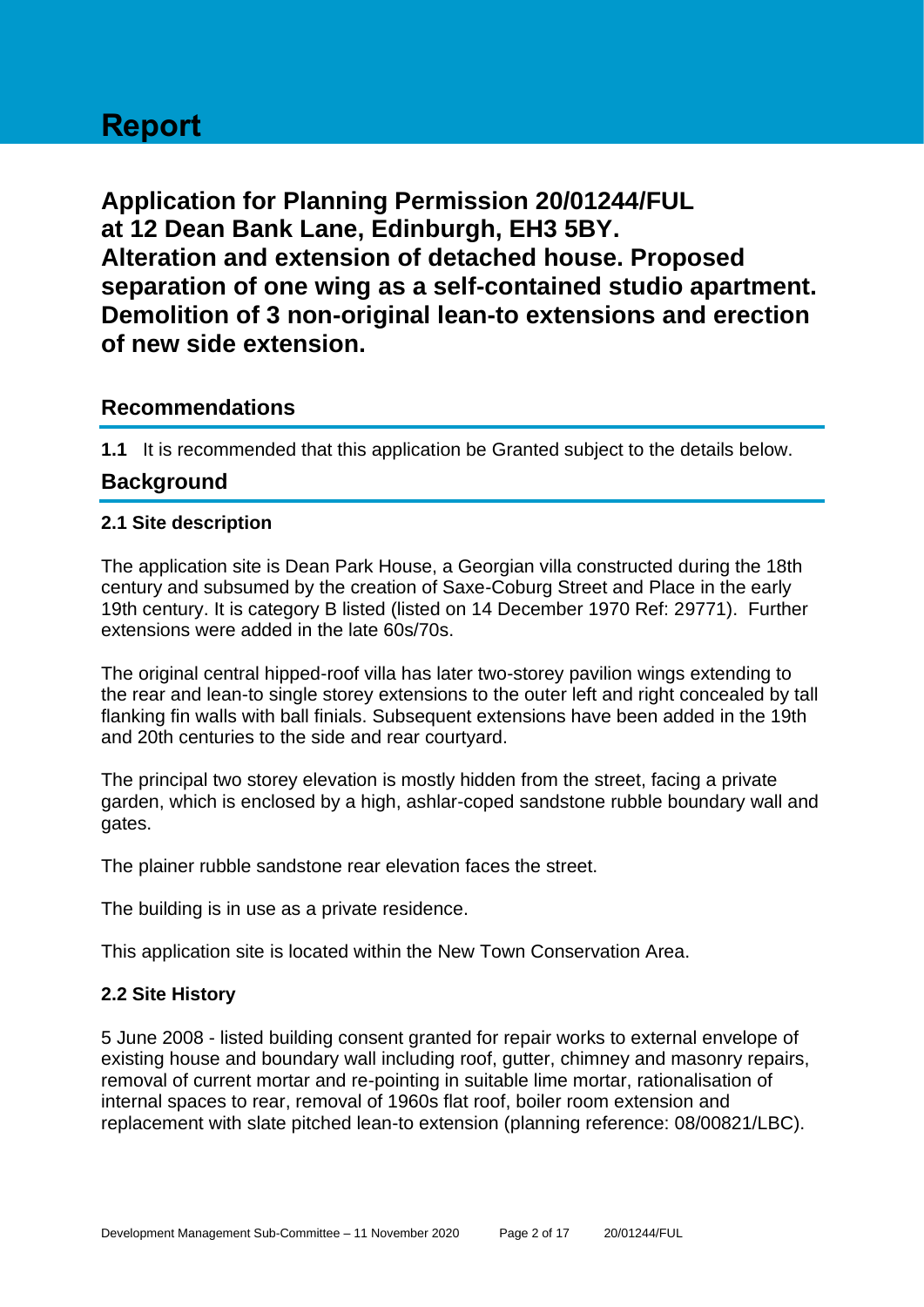11 December 2008 - planning permission granted for repair works to external envelope of existing house and part of boundary wall including roof, gutter, chimney and masonry repairs, removal of current cement mortar and re-pointing in suitable lime mortar, removal of 1960's flat roof, boiler room extension and replacement with new slate pitched lean-to extension, based on earlier photographic evidence (planning reference 08/00821/FUL).

3 June 2020 - tree works agreed without a requirement for a Tree Preservation Order (planning reference: 20/01787/TCO)

# **Main report**

## **3.1 Description of the Proposal**

It is proposed to carry out various alterations and additions to the detached property. This includes the demolition of non-original lean-to extensions and the erection of a single storey extension to the north eastern elevation and the separation of the western wing to create a self-contained studio apartment.

External alterations to the front principal (non-street facing) elevation include: -

- − modern timber doors and screen to the existing west extension are replaced with more contemporary aluminium glazing. The adjacent study door and window on the side elevation of the existing single storey lean-to would be replaced with the same;
- − natural low stone wall built with stone from down taking and matching stone in front of new extension and
- − new automated timber gates on existing access.

External alterations to the rear (street facing) elevation include: -

- − non-original 20th century extension removed;
- − timber framed window in existing opening;
- − new timber window/door in existing opening;
- − new timber gate;
- − new glazed lead low pitched roof over the existing courtyard and
- − new monopitch aluminium/steel framed rooflights

External alterations to south western elevation

- − new aluminium/steel framed rooflight, low profile to match slate roof;
- − replacement of three existing fixed rooflights with openable aluminium/steel framed rooflights;
- − patio and path reinforced using existing and new stone paviours.
- − new glazed timber window/door.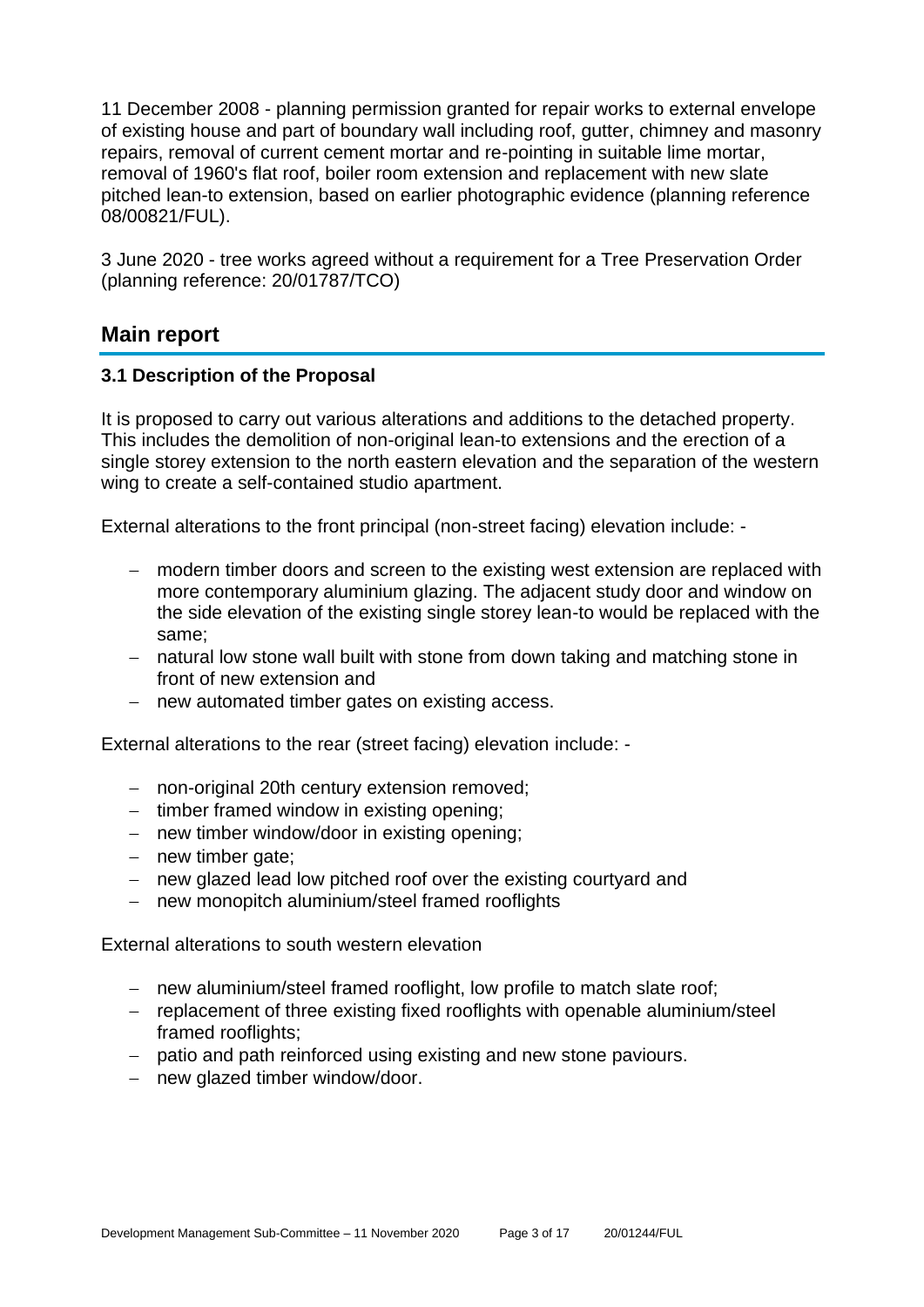External alterations to the north eastern elevation include: -

- − single storey glazed extension with flat lead roof and fascia and slimline aluminium sliding doors;
- − patio area to rear of new extension; and
- − slimline rooflight over side roof.

Internal alterations include rationalisation of the interior by the removal of internal walls and forming new partitions, installation of a new spiral staircase and mezzanine floor in the studio, new fitted wardrobes, removal of existing kitchen and utility cabinets and the installation of a new kitchen , pantry and laundry room in the main house as well as the self-contained unit. The principal rooms will be retained in their current form and the main staircase will also be unaltered.

## Previous Scheme

Following a site visit, the scheme was amended, and revised plans submitted to reflect the proposed changes as follows: -

Proposed extension

- − reduced the overall scale of the extension, easing the facade further back and reducing the height and pulling in the length;
- − extension has also been made more lightweight in appearance by replacing the stone gable end with a glass corner.
- − reduced the extent of hardstanding and low walls in front of the extension to make the extension more subservient to the main facade and
- − original slate roof on the upper pitch over the kitchen area has been retained.

#### Ground Floor

- Existing stone secondary stair is retained and will be used as a store;
- Stone range has been retained in the large west bedroom and
- Openings retained with new glazed timber window/door in the west bathroom.

Rear yard area

- Clearer layout to reflect the original plan form;
- Lean-to slate roofs and walls retained where they abut the boundary wall and
- Slot windows openings omitted from the boundary wall;

Upper floor

Stair wall nib has been retained at half height.

#### Supporting Documents

The following supporting documents were submitted as part of the application: -

- − Design and Access Statement and
- − Arboricultural Impact Assessment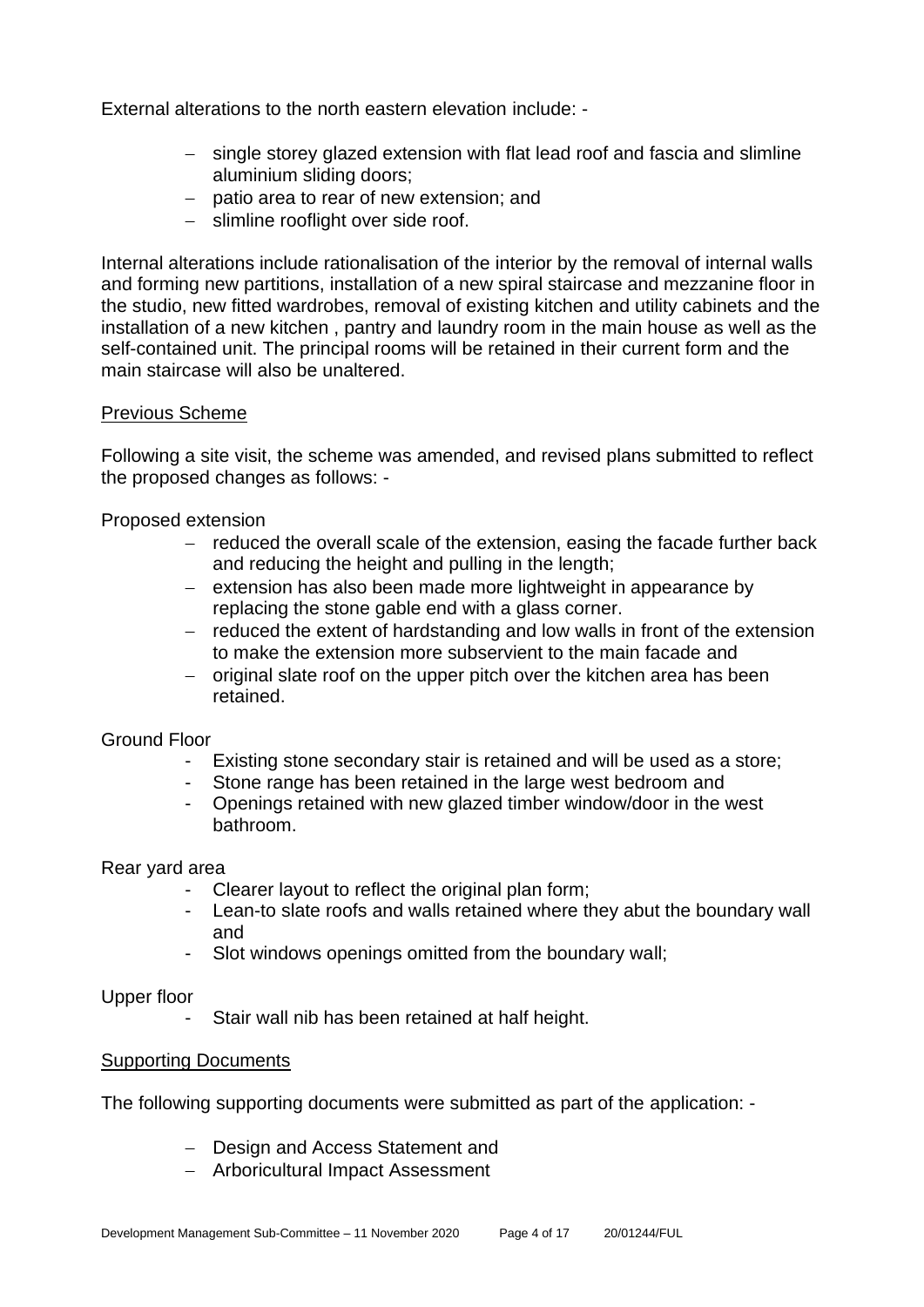# **3.2 Determining Issues**

Section 25 of the Town and Country Planning (Scotland) Act 1997 states - Where, in making any determination under the planning Acts, regard is to be had to the development plan, the determination shall be made in accordance with the plan unless material considerations indicate otherwise.

Section 59 of the Planning (Listed Buildings and Conservation Areas) (Scotland) Act 1997 states that in considering whether to grant planning permission for development which affects a listed building or its setting, a planning authority shall have special regard to the desirability of preserving the building or its setting or any features of special architectural or historic interest which it possesses.

Section 64 of the Planning (Listed Buildings and Conservation Areas) (Scotland) Act 1997 states - special attention shall be paid to the desirability of preserving or enhancing the character or appearance of the conservation area.

Do the proposals comply with the development plan?

If the proposals do comply with the development plan, are there any compelling reasons for not approving them?

If the proposals do not comply with the development plan, are there any compelling reasons for approving them?

#### **3.3 Assessment**

To address these determining issues, the Committee needs to consider whether:

- a) the principle of sub-division is acceptable;
- b) the proposed works preserve the character of the listed building and its setting;
- c) the proposals preserve the special character and appearance of the conservation area;
- d the proposals will have an adverse effect on neighbouring amenity;
- e) the proposal will impact upon trees;
- f) the proposal has any implications on road or pedestrian safety and
- g) public comments have been addressed.

#### a) Principle of sub-division

There are no policies in the Edinburgh Local Development Plan (LDP) relating specifically to the sub-division of dwellings although policy Hou 1d) is generally supportive of new housing subject to compliance with other policies of the LDP. In this case, a small studio flat will be formed with a living room, kitchen and shower room with a spiral stair leading up to bedroom accommodation. It will be accessed direct from Dean Bank Lane. It meets the space standards in the Edinburgh Design Guidance (EDG) and the remaining house will be large.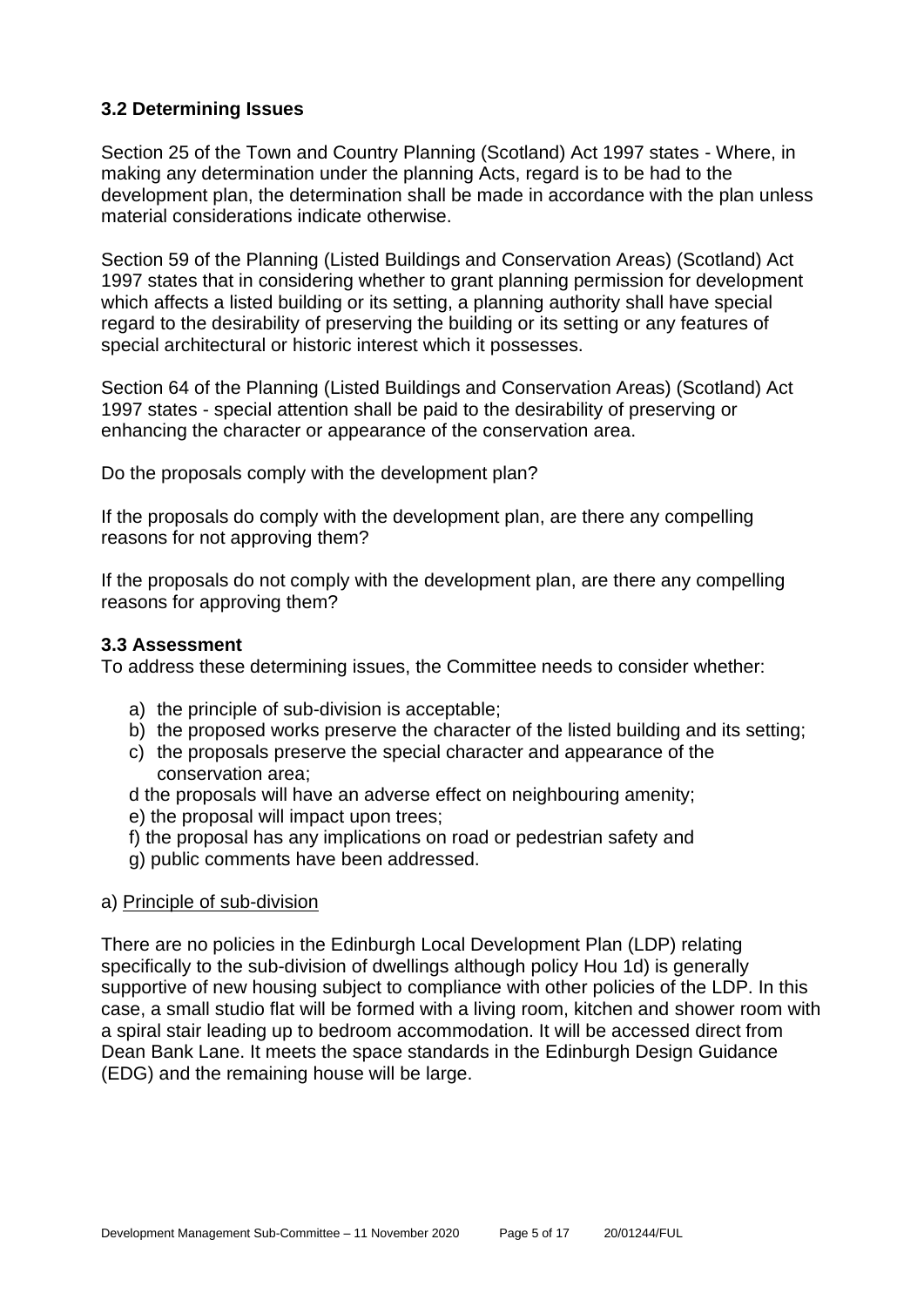There is also access from the front garden area where there is a large garden and existing parking area. The principle of forming a self-contained dwelling unit in the western wing of the property is acceptable as long as the proposal is compatible with the Planning (Listed Buildings and Conservation Areas) (Scotland) Act 1997 and policies in the LDP.

Any other use, including short term commercial let, will require further planning permission.

#### b) Listed Building and Setting

Section 59 (1) of the Planning (Listed Building and Conservation Areas) (Scotland) Act 1997 states:

"In considering whether to grant planning permission for development which affects a listed building or its setting, a planning authority or the Secretary of State, as the case may be, shall have special regard to the desirability of preserving the building or its setting or any features of special architectural or historic interest which it possesses."

Historic Environment Scotland (HES) guidance note Managing Change: Extensions, sets out the principles that apply to adding extensions to listed buildings. Other HES Managing Change guidance which applies to this case includes Interiors and Setting.

LDP Policy Env 3 (Listed Buildings - Setting) states that development within the curtilage or affecting the setting of a listed building will only be permitted if not detrimental to the appearance or character of the building or its setting.

LDP Policy Env 4 (Listed buildings- Alterations and Extensions) states that proposals to alter or to extend listed buildings will be permitted where those alterations are justified; would not result unnecessary damage to historic structures or diminution of its interests; and where any additions would be in keeping with other parts of the building.

Minimal alterations are being carried out to the principal (garden) elevation and the symmetrical frontage will be largely retained. The main change in viewing this elevation will be the introduction of the new glazed extension on the east elevation but this is set back from the frontage and its lightweight design means it will not compete with the solid stone facade of the listed building. It will appear as a clear modern intervention to a building that has undergone significant change through the years and will add a positive architectural statement to the timeline of the building.

Historic Environment Scotland (HES) has raised concerns about this extension and suggests it should be set further back, but this would affect the tree roots of a very significant ash tree at the back of the site. So, although in the revised scheme the extension has been reduced and set further back, it cannot fully meet the concerns of HES. However, the extension is compatible with the principles set out in HES Managing Change guidance on Extensions and is considered acceptable.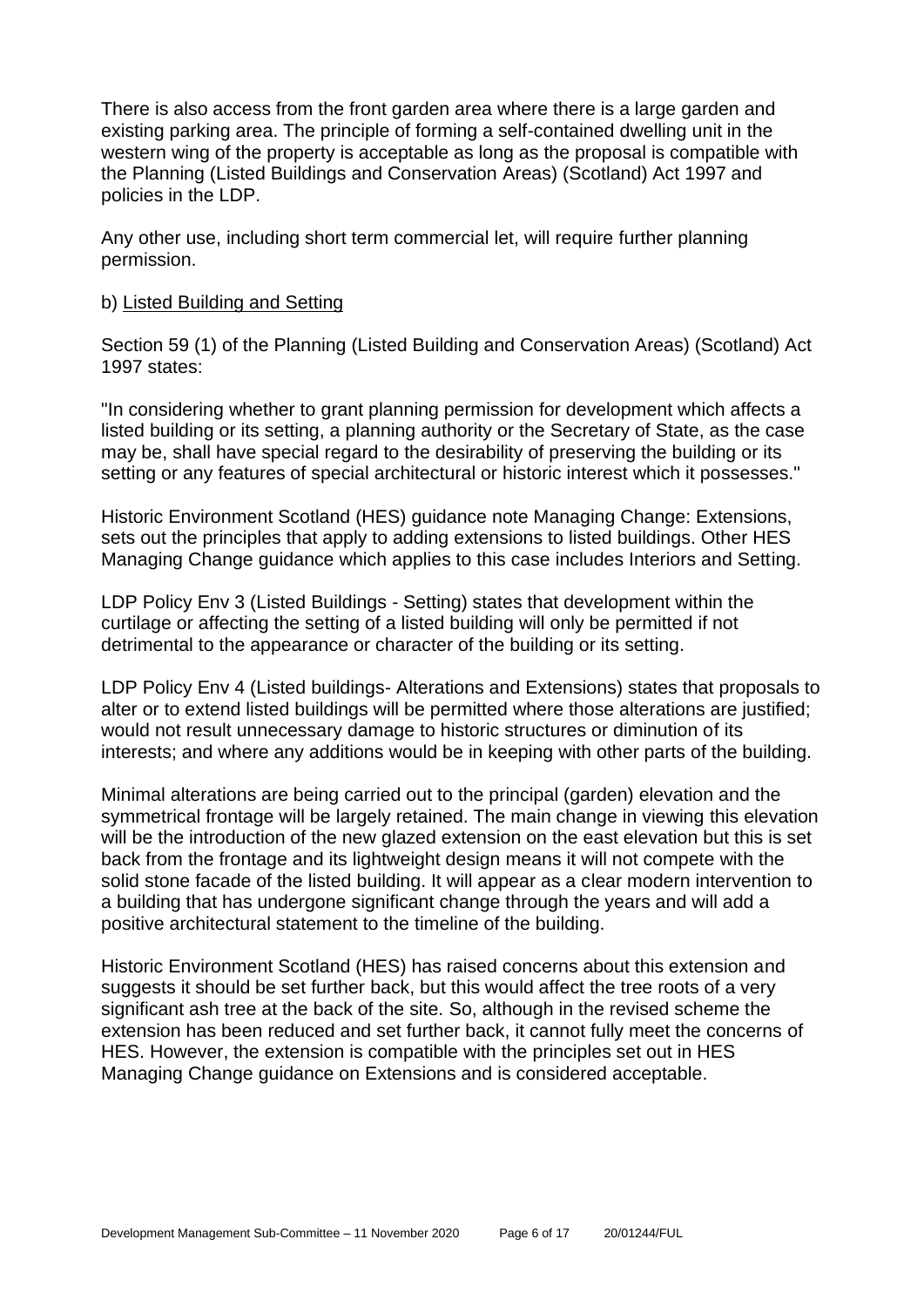The various alterations to the rear street elevation have been designed sympathetically. This is an elevation that is random in appearance with some very fine features, but the alterations will not diminish this character. Again, HES has raised concerns about the level of intervention here but the alterations largely preserve this elevation and are acceptable.

The 20th century lean-to extensions are not original, and their removal is acceptable. The infilling of the rear courtyard by placing a new roof over the area will have minimal impact on a space that has already been largely infilled with a 1960's extension. Although HES has raised concerns about fully infilling this courtyard and suggests a vestige should be retained, this purist approach is not considered necessary in this case. Apart from a few internal walls, the original courtyard cannot be discerned and there is nothing of special interest to be preserved in this area.

The proposed fenestration, along with new doors and windows throughout are appropriate in proportions, style and materiality and will not have an adverse impact upon building. The proposal ensures a balance of traditional timber windows and the introduction of contemporary aluminium and steel rooflights and patio doors in contrast. The introduction of these contemporary materials will therefore not diminish the historical character of the building, but rather complement it.

In terms of boundary walls, the loss of original stonework will be minimal and the proposed traditional design of gates is in keeping with the appearance of other pedestrian openings in the lane. The proposed gates are acceptable in terms of proposed materials, proportions and opening method.

The internal alterations are covered in more detail in the listed building consent application, but the principal rooms are maintained and alterations do not affect areas of special interest.

A condition is recommended requiring details of the proposed flue to be submitted and approved prior to commencement of works, to ensure the proposed flue will have no visual impact upon the elevation.

With reference to the Planning (Listed Buildings and Conservation Areas) (Scotland) Act 1997, the proposals preserve the setting and character of the listed building.

#### c) Conservation Area

Section 64(1) of the Planning (Listed Buildings and Conservation Areas) (Scotland) Act 1997 states:

"In exercise, with respect to any buildings or other land in a conservation area, of any powers under any of the provisions in subsection (2), special attention shall be paid to the desirability of preserving or enhancing the character or appearance of that area."

Policy ENV 6 Conservation Areas- Development states that development within the conservation area will be permitted which preserves or enhances the special character or appearance of the conservation area and is consistent with the relevant character appraisal.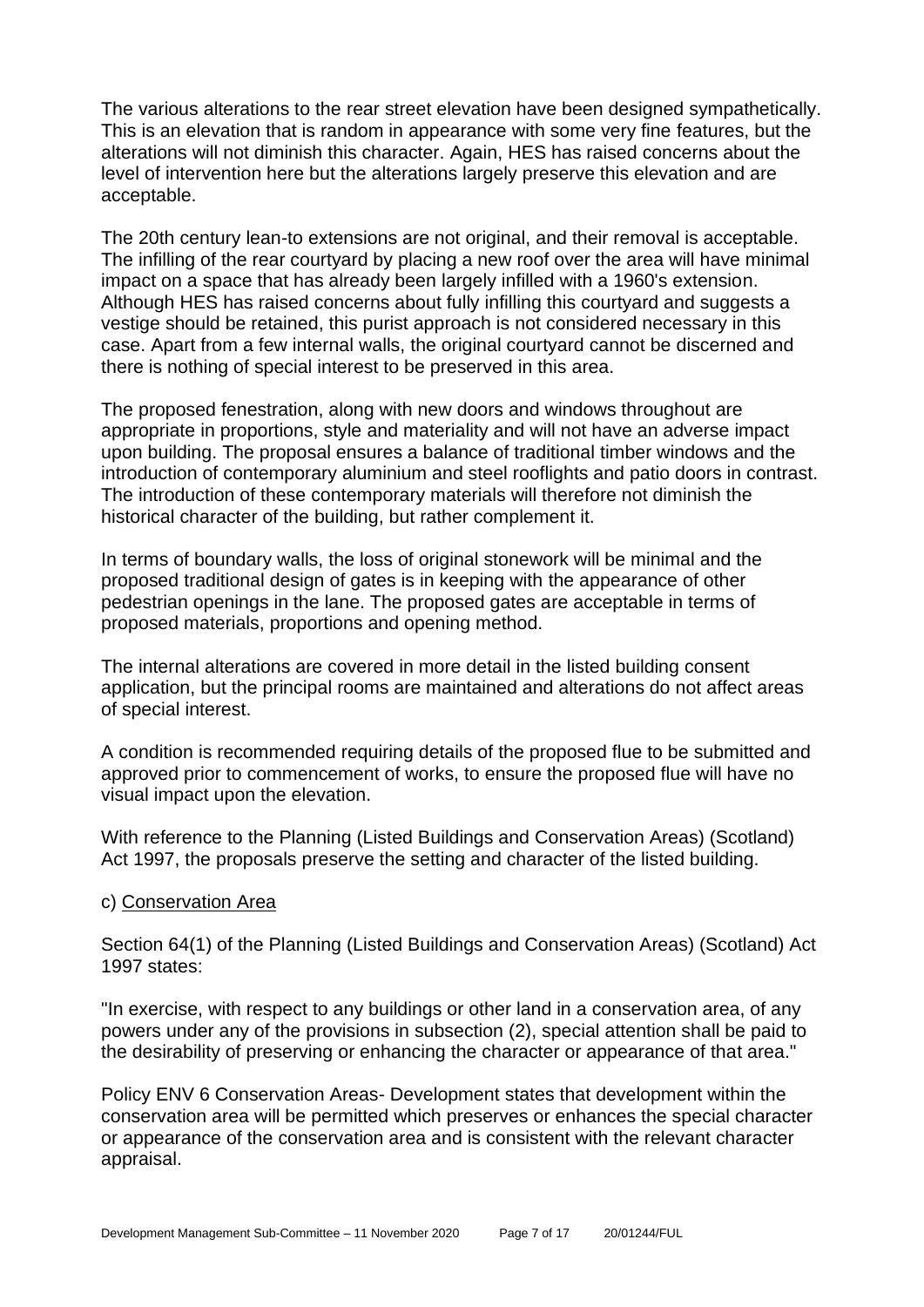The New Town Conservation Area Character Appraisal stresses the uniformity of buildings and materials and overall consistency of form. Visual homogeneity was also created by the use of a limited range of supporting materials: natural slate on roofs; cast and wrought iron for railings, balconies and streetlamps; fine joinery and glazing at doors and windows; and stone for footpath paving, kerbs and roadway setts.

This particular building is quite unusual in that it was built before the expansion of the second New Town and has a more rustic appearance which reflects the fact it was a standalone building before development surrounded it. Changes therefore have less impact than they would on a typical Georgian townhouse. The elevation to Dean Park Lane in particular has none of the elegance of the New Town although it has several fine details.

In this instance, the extension and proposed alterations are sympathetic and will preserve the character and appearance of the conservation area. Whilst the extension will be visible from high level windows of neighbouring properties, the majority of the works will not be visible from the public realm and therefore will have no impact upon the appearance of the New Town Conservation Area. The visible works to Dean Bank Lane are well designed and in harmony with the form and design of this elevation.

The application does not propose to sub divide the garden ground. This ensures the original characteristic of a traditional villa situated within a sizeable plot with large garden will remain; having no impact upon the character of the site and the surrounding conservation area.

In terms of character, as stated above this is an early standalone building. The alterations and extensions, including new gates to the boundary walls, are sensitively designed and will read as high-quality modern interventions to bring the building up to modern day requirements. They will not have an adverse impact upon the overall character of the conservation area.

With reference to the Planning (Listed Buildings and Conservation Areas) (Scotland) Act 1997, the proposals preserve and enhance the character and appearance of the conservation area, in compliance with LDP Policy Env 6.

#### d) Amenity

LDP Policy Hou 7 (Inappropriate Uses in Residential Areas) considers whether proposed new uses would harm existing residential amenity. In addition, policy Des 12 (Alterations and Extensions) states that development will be permitted where the amenity of neighbouring development is not adversely affected.

The proposal does not raise any amenity concerns. There will be no privacy or overlooking issues as a result of the proposal. The proposal provides for alterations to the existing house, and the proposed extension is single storey, ensuring there will be no overshadowing upon neighbouring properties, nor any impact upon the availability of daylight into neighbouring windows.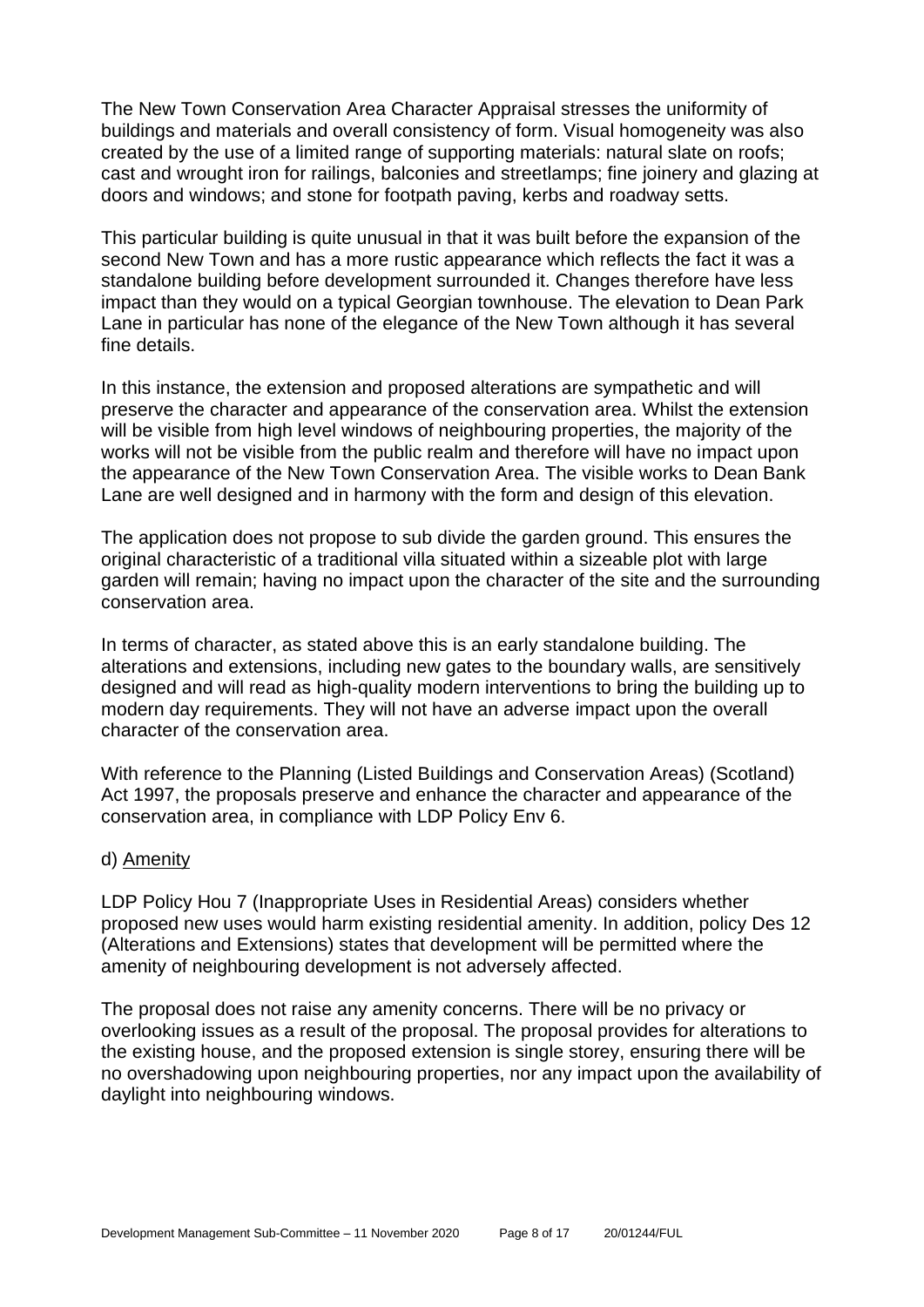The sub-division into two separate units does not raise any amenity concerns. Both units will have access to the existing large garden. Both the original house and selfcontained unit will have their own patios. The self-contained unit will have direct access to the garden via new patio doors on the western side of the site. As such, adequate amenity space is achieved for both the existing house and the new self-contained unit.

A public representation raised concern that the proposed glazed conservatory would result in light pollution and disturb neighbouring residents in the neighbouring tenements. A domestic extension of this scale, in an urban setting, will not result in light pollution to the detriment of neighbouring residents' amenity.

#### e) Trees

There are three existing trees on site.

The application refers to crown works to an existing mature ash tree which is situated close to the stone boundary wall which defines the curtilage of the property. An Arboricultural Implication Assessment was submitted as part of the application. The submitted assessment concluded that the tree is in satisfactory health and condition, and that crown reduction is recommended to retain the tree at a suitable size. Management and maintenance of the tree is required if it is to be safely retained and avoid future conflict with the enjoyment and structural integrity of the property. The detailed crown works have been assessed under application reference 20/01787/TCO.

The tree is a natural feature in the locality and important to the character of the conservation area, and therefore the proposed works should not be to detriment of the tree. The proposed extension has been sited and designed to avoid any interference with the tree roots.

It is recommended that a Tree Protection Plan be submitted and approved by the Planning Authority, prior to commencement of development, to ensure the works do not cause harm to any trees on site during the construction process.

The proposals do not propose the removal of any trees on site and should not be detriment of any trees on site and comply with LDP Policy Env12.

## f) Road and Pedestrian Safety

The application does not propose alterations to existing access or parking arrangements, apart from the new automated timber gate. The existing driveway has ample turning space and car parking space. The application does not propose any additional parking associated with the self-contained unit. This is acceptable given the site's central location, good public transport links and walkable distance to the city centre.

The Roads Authority was consulted on the proposal and have raised no concern with regards to road or pedestrian safety.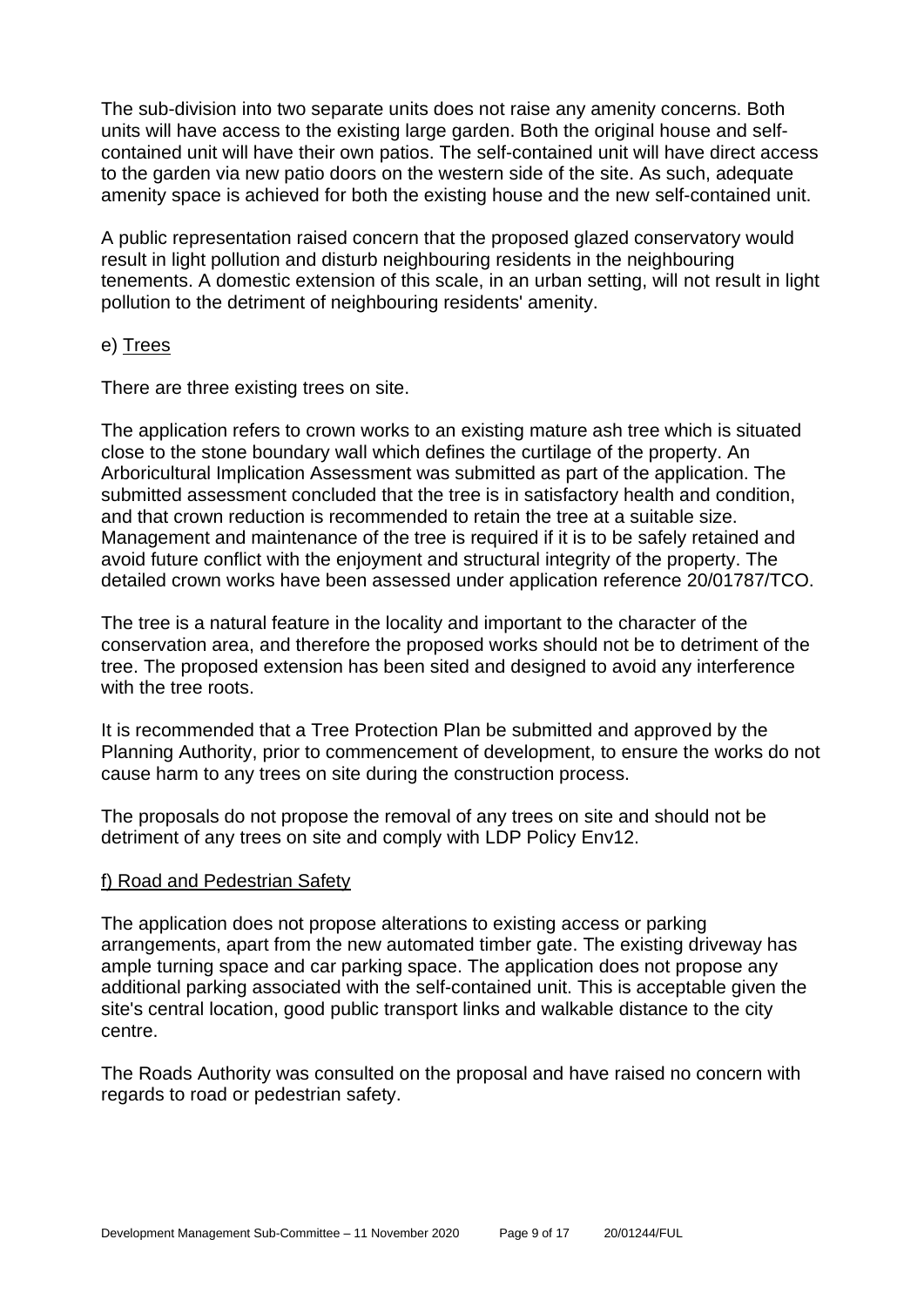# **Material Comments - Objections**

- − impact upon setting. Addressed in Section 3.3b;
- − impact upon Conservation Area. Addressed in Section 3.3c;
- − principle of sub- division. Addressed in Section 3.3a;
- − concern relating to self-contained unit being short term let. Addressed in Section 3.3a;
- − loss of internal layout and symmetry. Addressed in Section 3.3b;
- − loss of staircase. Addressed in Section 3.3b;
- − loss of principal rooms. Addressed in Section 3.3b;
- − loss of historical features. Addressed in Section 3.3b;
- − loss of symmetry of main elevation. Addressed in Section 3.3b;
- − impact of raising wall and flat roof across courtyard will impact upon appearance from street. Addressed in Section 3.3b and 3.3c;
- − removal of existing slate roof extension. Addressed in Section 3.3b;
- − modern extension not in keeping. Addressed in Section 3.3b;
- − glazed door not in keeping. Addressed in Section 3.3b;
- − visibility of glazed extension from neighbouring tenements and impact of light pollution. Addressed in Section 3.3d;
- − concern relating to loss of trees. Addressed in Section 3.3e;
- − visual impact of rooflights and light pollution. Addressed in Section 3.3b and  $3.3d<sub>1</sub>$
- − introduction of glimpse windows not in keeping. Omitted from proposal in Scheme 2.
- − impact of proposed new openings in existing wall upon conservations area. Addressed in Section 3.3b and 3.3c;
- − impact of proposed new openings in existing wall upon pedestrian safety. Addressed in 3.3f;
- − impact of additional parking. No additional parking arrangements are proposed;
- − visual impact of flue. Addressed in Section 3.3b;
- − concerns raised that no site visit had been carried out by Planning Officer. Site visit delayed due to Covid-19 restrictions, but site visit was carried out when restrictions were lifted;
- − concern raised regarding site notices and Covid-19 restriction related delays. Public comment time period was extended to address delay in issuing site notice and neighbour notification due to Covid-19 lockdown;
- − impact upon wildlife. The proposal raises no issues with regards to protected species or wildlife; and
- − Crown works to Ash carried out before decision issued. Addressed in Section 3.3e.

# **Material Comments - Neutral**

Suggestion that site visit is carried out to assess full impact of works. Site visit carried out as per the Development Management Procedures and adhering to Covid-19 requirements.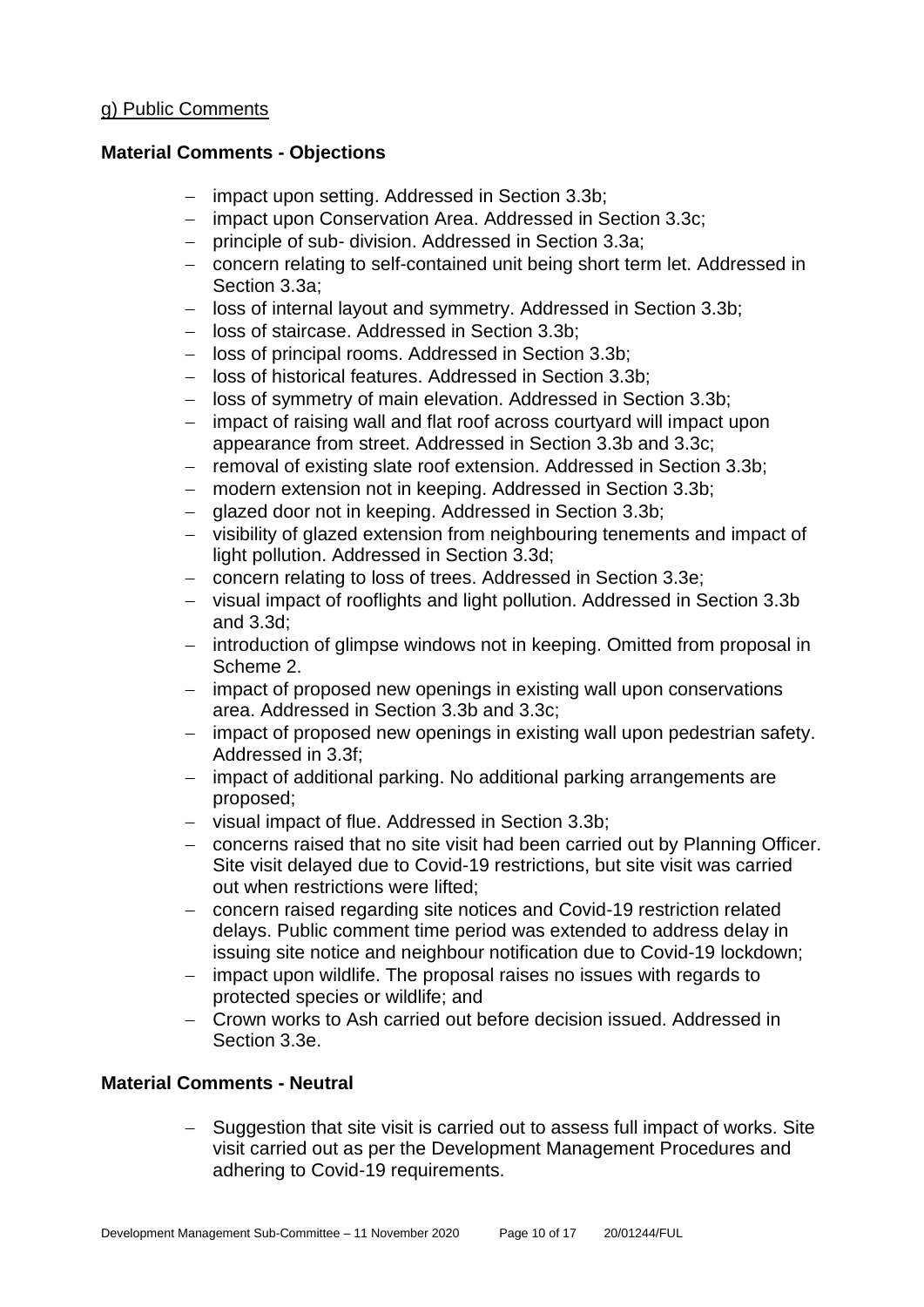# **Non-material comments**

- − impact of drilling upon structural integrity of the building. Not controlled through the planning process;
- − noise disturbance during construction. Not controlled through the planning process;
- − request to remove ash tree due to its size. Crown works to be carried out to address trees size.
- − concerns raised that no site visit had been carried out by Historic Environment Scotland. Addressed in Section 3.3. HES advised comments are based on a desk study. As far as the Council is aware no site visit has been carried out by HES and the comments based on the desk study still stand.

## **Conclusion**

The development complies with the Planning (Listed Building and Conservation Areas) Scotland Act 1997 as it preserves the character and setting of the listed building and preserves and enhances the character and appearance of the conservation area.

The proposals comply with the Edinburgh Local Development Plan and will not have an adverse impact upon neighbouring amenity, trees or road safety. There are no material considerations that outweigh this conclusion.

It is recommended that this application be Granted subject to the details below.

# **3.4 Conditions/reasons/informatives**

# **Conditions :-**

- 1. All original windows, doors and fireplaces (unless identified to be altered on the submitted plans) shall be retained. Any alteration or modification to any such features shall be approved in writing by the Planning Authority prior to commencement those works.
- 2. Details of new flue shall be submitted to and approved in writing by the Planning Authority before work is commenced on site.
- 3. The trees on the site shall be protected during the construction period by the erection of fencing, in accordance with BS 5837:2012 " Trees in relation to design, demolition and construction".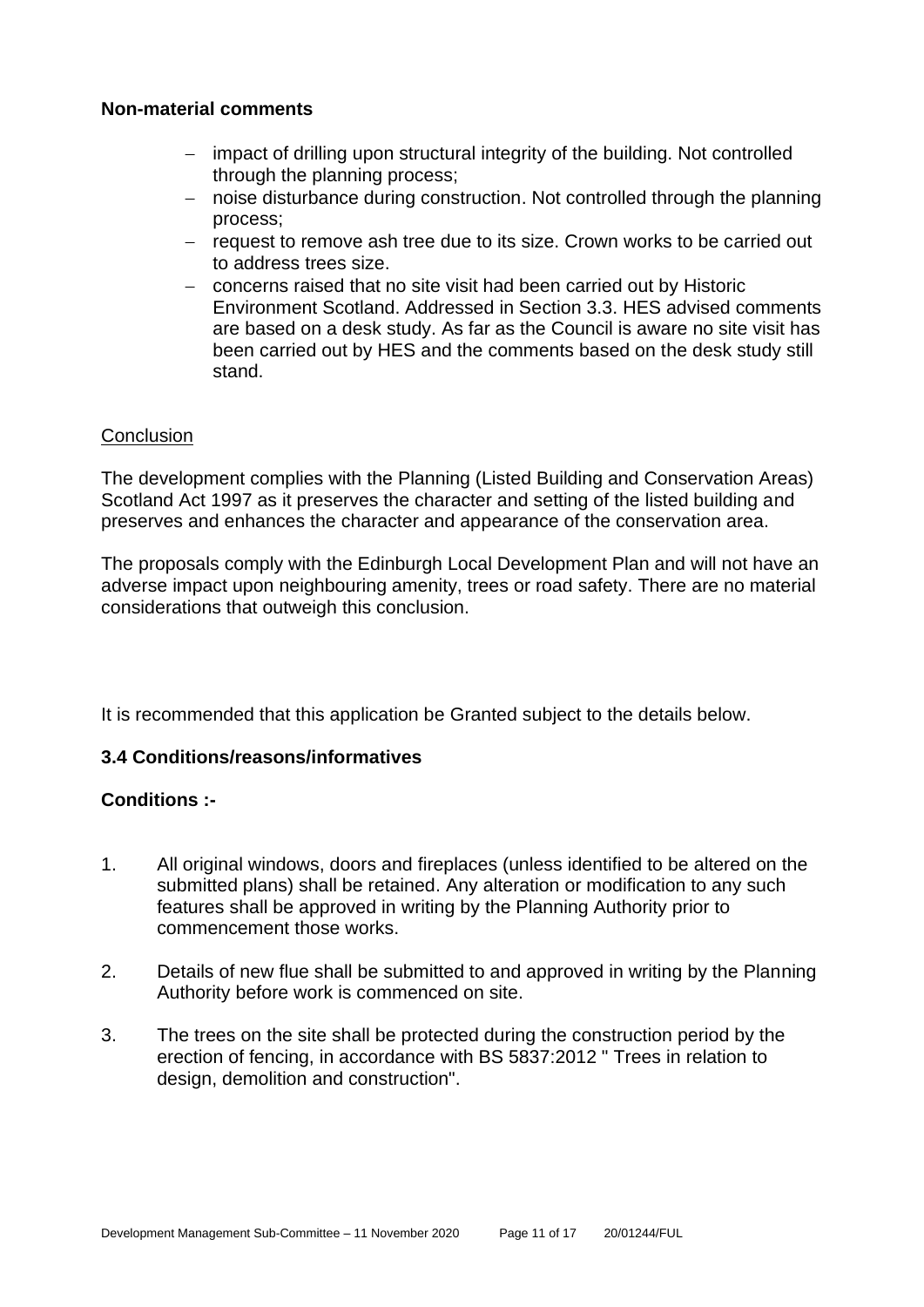# **Reasons**:-

- 1. In the interest of preserving the historical integrity of the building.
- 2. In order to enable the planning authority to consider this/these matter/s in detail.
- 3. In order to safeguard protected trees.

#### **Informatives:-**

It should be noted that:

- 1. The development hereby permitted shall be commenced no later than the expiration of three years from the date of this consent.
- 2. As soon as practicable upon the completion of the development of the site, as authorised in the associated grant of permission, a 'Notice of Completion of Development' must be given, in writing to the Council.
- 3. No development shall take place on the site until a 'Notice of Initiation of Development' has been submitted to the Council stating the intended date on which the development is to commence. Failure to do so constitutes a breach of planning control, under Section 123(1) of the Town and Country Planning (Scotland) Act 1997.

# **Financial impact**

## **4.1 The financial impact has been assessed as follows:**

There are no financial implications to the Council.

# **Risk, Policy, compliance and governance impact**

**5.1** Provided planning applications are determined in accordance with statutory legislation, the level of risk is low.

# **Equalities impact**

## **6.1 The equalities impact has been assessed as follows:**

The application has been assessed and has no impact in terms of equalities or human rights.

# **Sustainability impact**

## **7.1 The sustainability impact has been assessed as follows:**

This application is not subject to the sustainability requirements of the Edinburgh Design Guidance.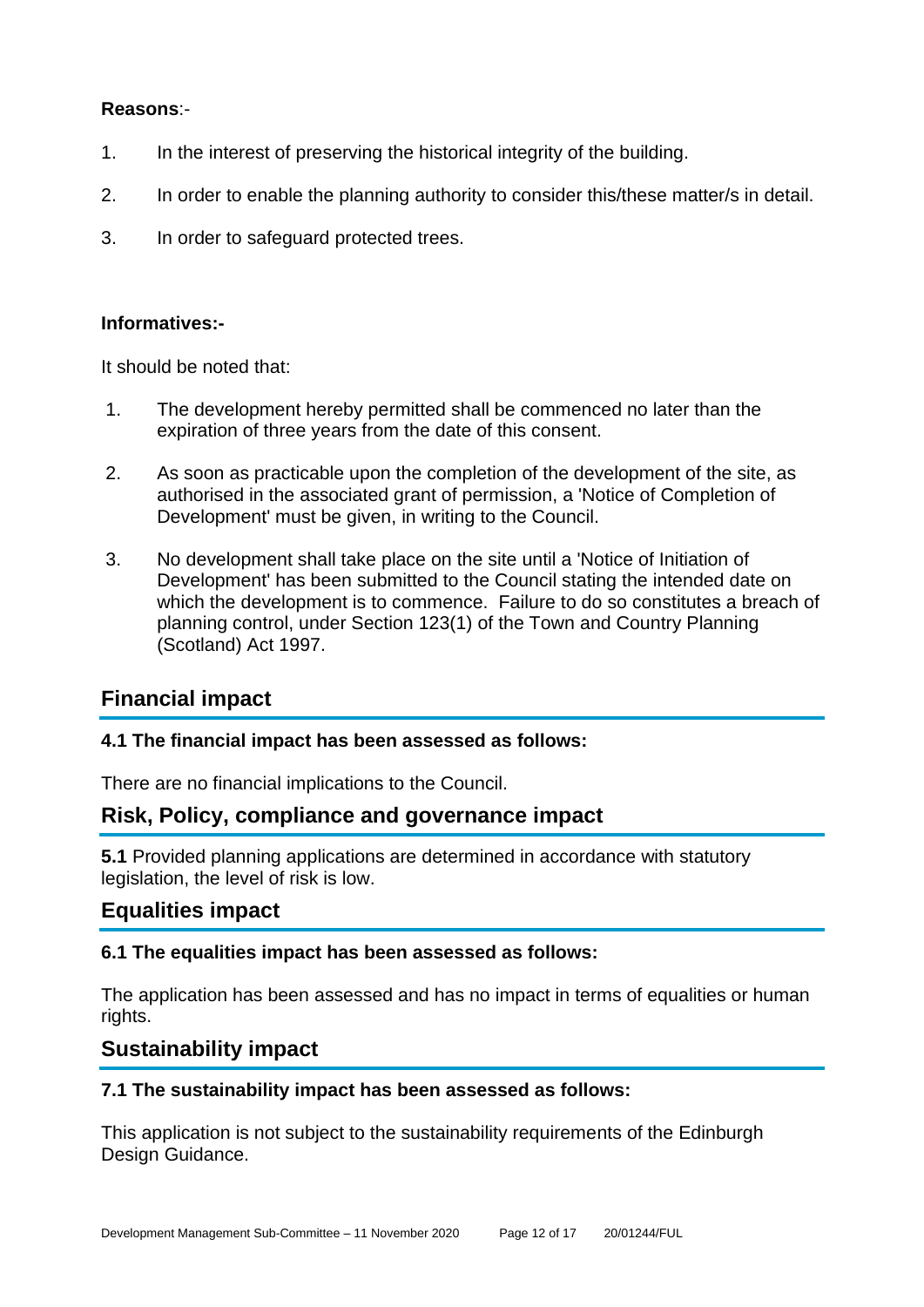# **Consultation and engagement**

# **8.1 Pre-Application Process**

There is no pre-application process history.

# **8.2 Publicity summary of representations and Community Council comments**

There has been 31 objection comments and 1 neutral representation received in relation to the proposal.

# **Background reading/external references**

- To view details of the application, go to
- [Planning and Building Standards online services](https://citydev-portal.edinburgh.gov.uk/idoxpa-web/search.do?action=simple&searchType=Application)
- [Planning guidelines](http://www.edinburgh.gov.uk/planningguidelines)
- Conservation [Area Character Appraisals](http://www.edinburgh.gov.uk/characterappraisals)
- **[Edinburgh Local Development Plan](http://www.edinburgh.gov.uk/localdevelopmentplan)**
- **[Scottish Planning Policy](http://www.scotland.gov.uk/Topics/Built-Environment/planning/Policy)**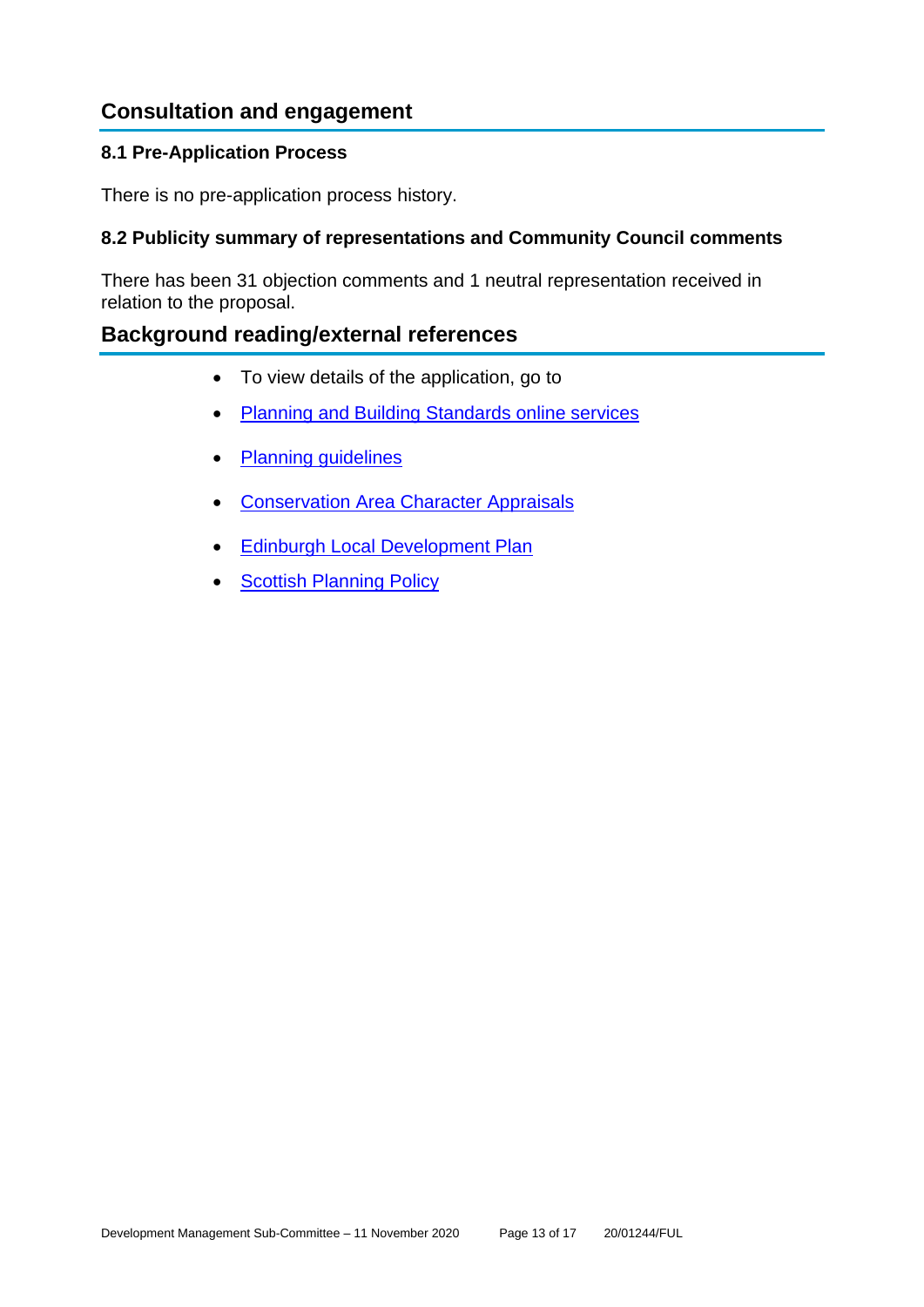| <b>Statutory Development</b><br><b>Plan Provision</b> | Adopted Edinburgh Local Development Plan |
|-------------------------------------------------------|------------------------------------------|
| Date registered                                       | 12 March 2020                            |
| <b>Drawing numbers/Scheme</b>                         | $1, 2A - 6A,$                            |
|                                                       | Scheme 2                                 |

**David R. Leslie** Chief Planning Officer PLACE The City of Edinburgh Council

Contact: Sonia Macdonald, Planning Officer E-mail:sonia.macdonald@edinburgh.gov.uk

# **Links - Policies**

## **Relevant Policies:**

**The New Town Conservation Area Character Appraisal** states that the area is typified by the formal plan layout, spacious stone-built terraces, broad streets and an overall classical elegance. The buildings are of a generally consistent three storey and basement scale, with some four-storey corner and central pavilions.

## **Relevant Government Guidance on Historic Environment.**

The Historic Environment Policy for Scotland 2019 outlines Government policy on how we should care for the historic environment when taking planning decisions.

Managing Change in the Historic Environment: Extensions sets out Government guidance on the principles that apply to extending listed buildings.

Managing Change in the Historic Environment: Interiors sets out Government guidance on the principles that apply to alterations to the interiors of listed buildings.

## **Relevant policies of the Local Development Plan.**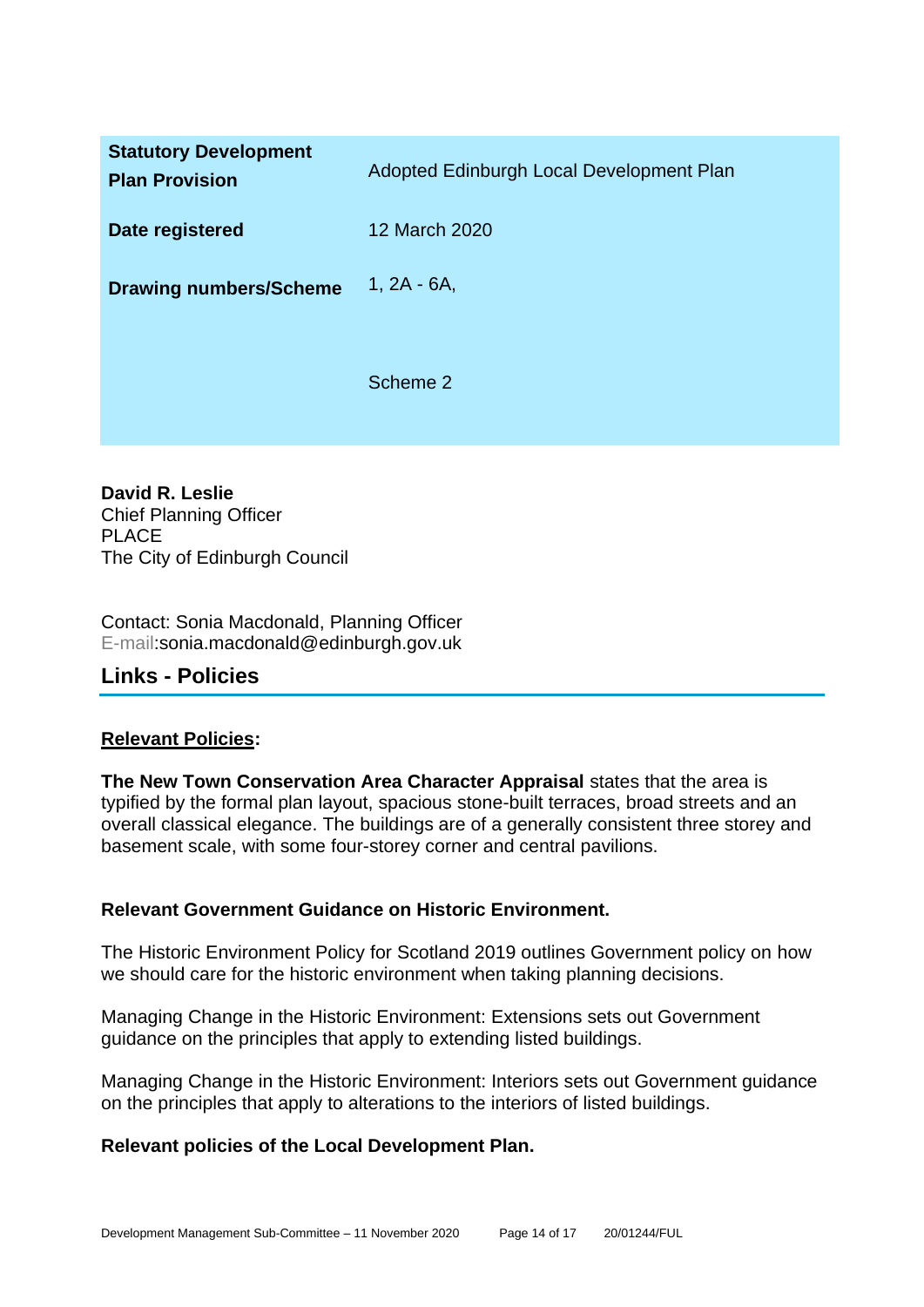LDP Policy Des 12 (Alterations and Extensions) sets criteria for assessing alterations and extensions to existing buildings.

LDP Policy Env 4 (Listed Buildings - Alterations and Extensions) identifies the circumstances in which alterations and extensions to listed buildings will be permitted.

LDP Policy Env 6 (Conservation Areas - Development) sets out criteria for assessing development in a conservation area.

LDP Policy Env 12 (Trees) sets out tree protection requirements for new development.

LDP Policy Env 3 (Listed Buildings - Setting) identifies the circumstances in which development within the curtilage or affecting the setting of a listed building will be permitted.

#### **Relevant Non-Statutory Guidelines**

**Non-statutory guidelines** 'LISTED BUILDINGS AND CONSERVATION AREAS' provides guidance on repairing, altering or extending listed buildings and unlisted buildings in conservation areas.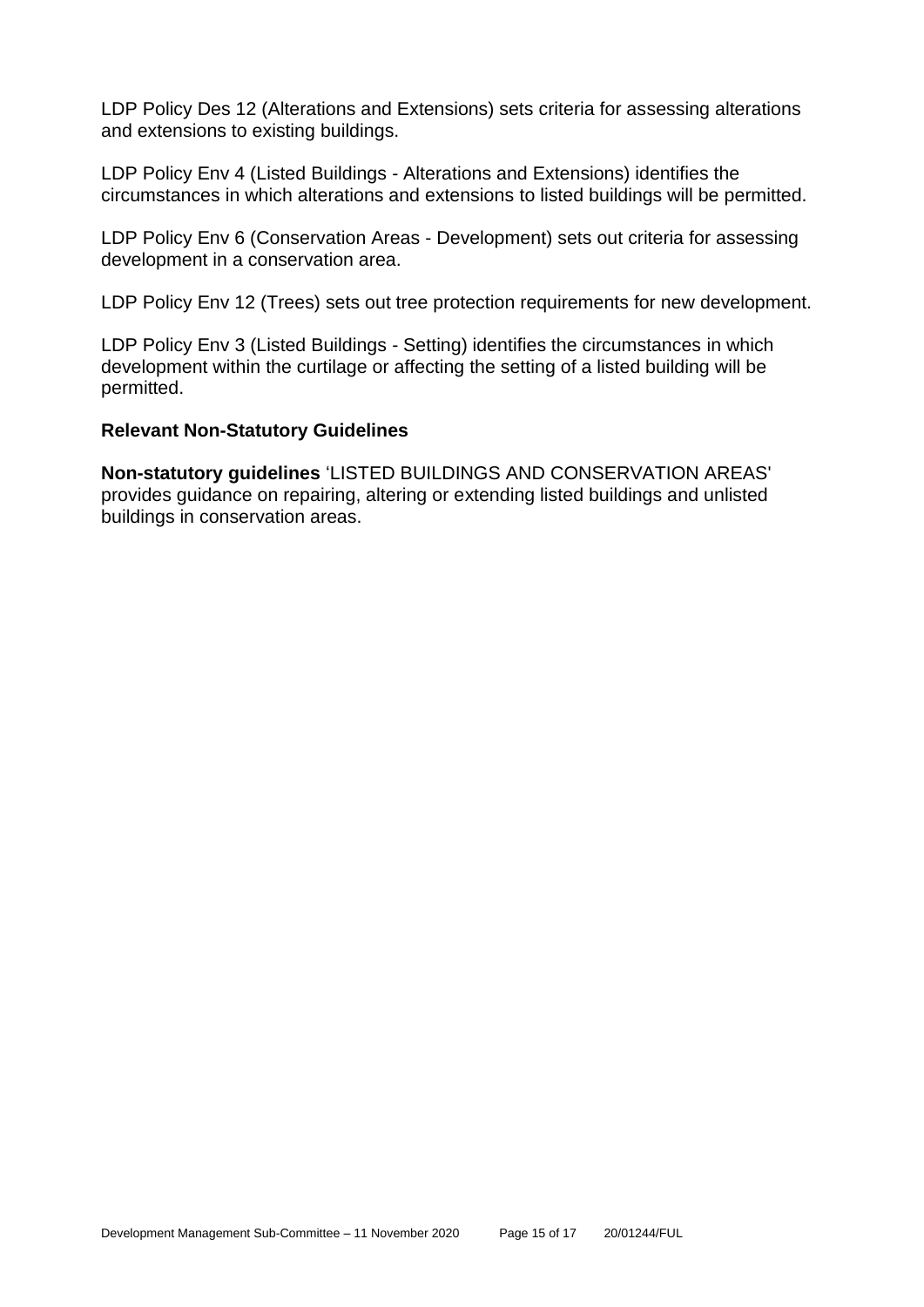# **Appendix 1**

**Application for Planning Permission 20/01244/FUL At 12 Dean Bank Lane, Edinburgh, EH3 5BY Alteration and extension of detached house. Proposed separation of one wing as a self-contained studio apartment. Demolition of 3 non-original lean-to extensions and erection of new side extension.**

# **Consultations**

# **Archaeology**

*These linked applications concern the A-listed Dean Park House, a Georgian villa constructed during the 18th century and subsumed by creation of Saxe-Coburg Street and Place in the early 19th century. The proposals will see the removal of modern extensions and limited new construction. Based upon this and having assessed the likely impact minimal archaeological impact upon the fabric of this historic building, it has been concluded that there are no significant archaeological implications.*

# **Roads Authority**

*No objections to the application subject to the following being included as conditions or informatives as appropriate:*

*1. An electric vehicle charging outlet should be considered for this development*